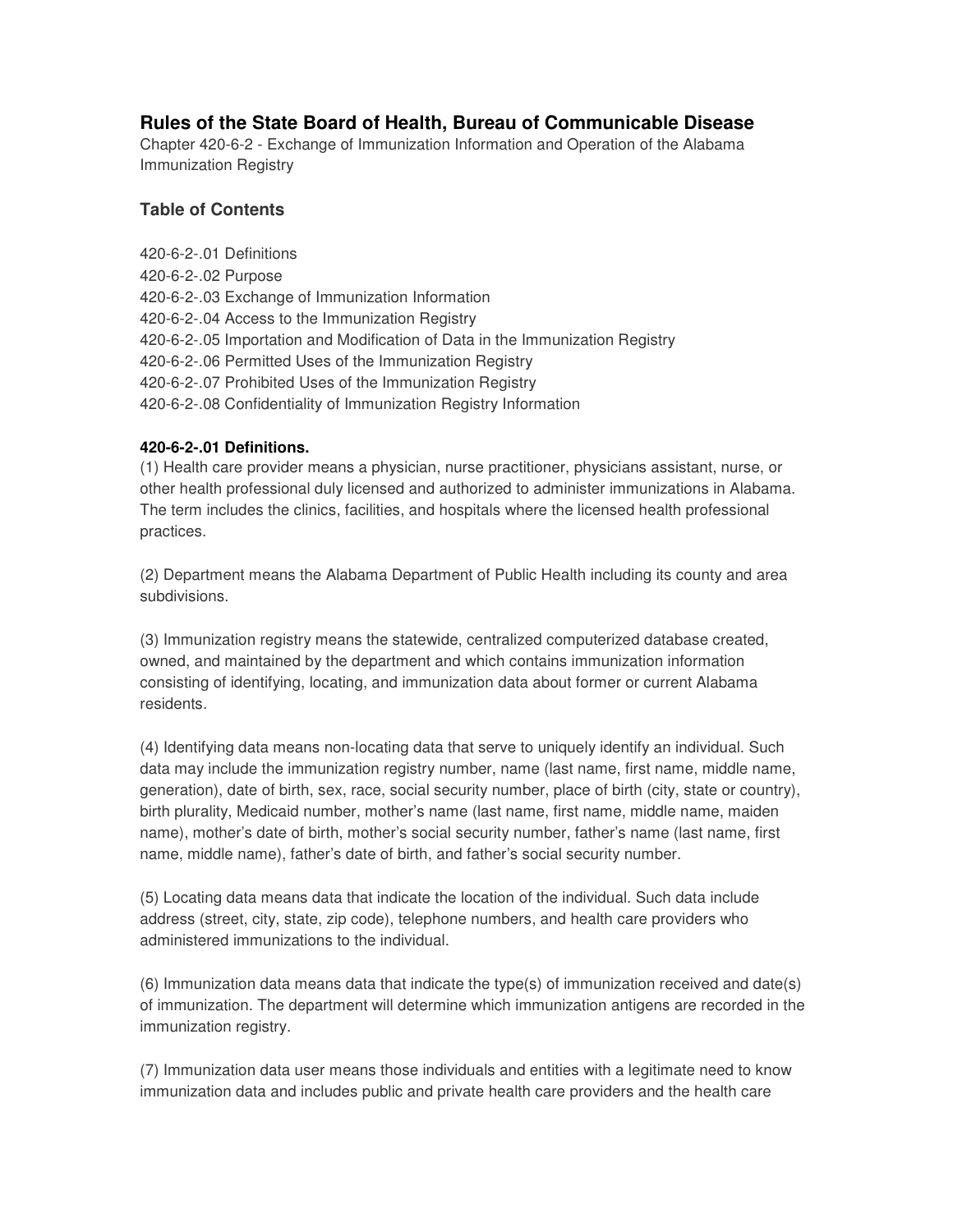facilities they represent; health care insurers; managed care organizations and similar entities; the Alabama Medicaid Agency; officials of public and private day-care centers, schools, and postsecondary educational institutions; and other state immunization registries and any future federal immunization registry that conform with the principles of this chapter.

(8) Vaccines for Children means the federal entitlement program that supplies enrolled health care providers with free vaccine for eligible children.

Author: Charles H. Woernle, M.D., M.P.H. Statutory Authority: *Code of Alabama, 1975*, '22-11B-1, et seq. and 22-2-2. History: Original rule filed 10/15/97; Effective 12/5/97

#### **420-6-2-.02 Purpose.**

The purpose of this chapter is to establish procedures whereby health care providers exchange information concerning the immunization status of an individual with authorized immunization data users. This chapter also governs the operation and use of the immunization registry, which is designed to provide information that identifies an individuals immunization status, thereby promoting the proper immunization of individuals and the proper functioning of immunization programs.

Author: Charles H. Woernle, M.D., M.P.H. Statutory Authority: *Code of Alabama, 1975*, '22-11B-1, et seq. and 22-2-2. History: Original rule filed 10/15/97; Effective 12/5/97

#### **420-6-2-.03 Exchange of Immunization Information.**

(1) Health care providers shall provide immunization data about an individual upon the request of an immunization data user, as provided herein.

(2) No immunization data user shall inquire about immunization data without a reasonable basis for believing that the health care provider has immunization data on the particular individual.

(3) The request from the immunization data user may be presented by letter, telephone call, fax, other electronic means, or in person and in a manner that identifies the requester as an immunization data user. The responding health care provider shall provide the data in a timely manner and form that facilitate achieving the appropriate immunization of the particular individual or enable the requesting immunization data user to meet legal responsibilities. Health care providers shall not refuse or delay the exchange of immunization data with immunization data users.

(4) Immunization data users shall not release immunization data obtained from health care providers except to other immunization data users, the individual, or his/her parents or legal guardians, or except upon presentation of a properly executed release. Identifying and locating data shall be exchanged only to the extent required to confirm the identity of the individual about whom immunization data are sought.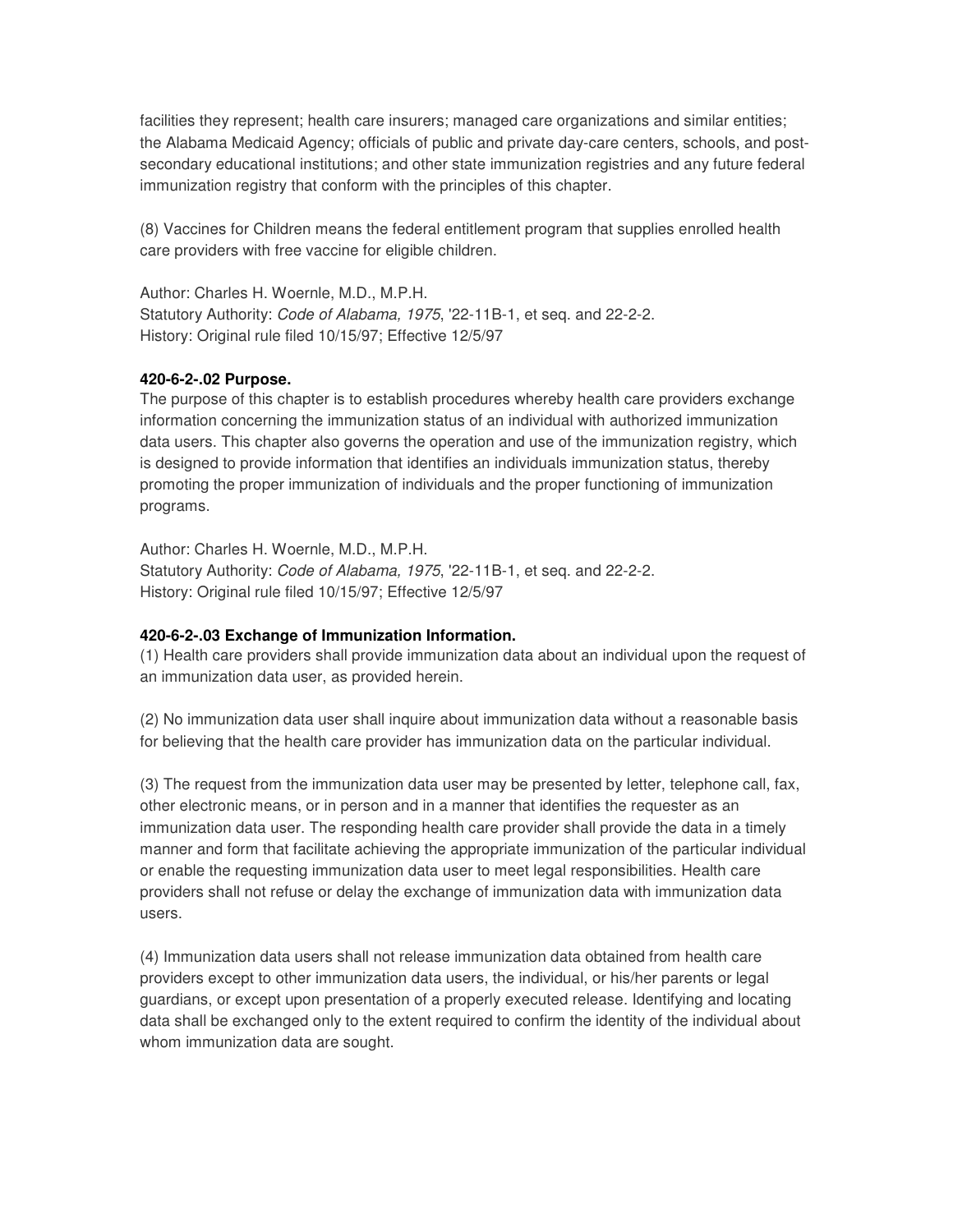(5) Health care providers are strongly encouraged to submit data to the immunization registry, and immunization data users are strongly encouraged to access the immunization registry as a preferred means to exchange immunization data.

Author: Charles H. Woernle, M.D., M.P.H. Statutory Authority: *Code of Alabama, 1975*, '22-11B-1, et seq. and 22-2-2. History: Original rule filed 10/15/97; Effective 12/5/97

#### **420-6-2-.04 Access to the Immunization Registry.**

(1) The department will provide to immunization data users both electronic access to the immunization registry and access via telephone inquiry.

(2) Electronic access to the immunization registry is restricted to immunization data users who have been issued an identification code and password by the department. Immunization data users will complete an enrollment form designed by the department that specifies the conditions under which the immunization registry can be accessed and the data used. Requested information may include the name of the enrolling health care provider, his/her title, social security number, license number, Medicaid provider number, organization name, reason why applicant needs to know immunization data, federal identification code, Vaccines for Children provider number, business location, mailing address, telephone number, fax number, E-mail address, and method of access to the registry.

(3) By memoranda of understanding, the department may permit electronic access to the immunization registry via computer systems operated by other immunization data users.

Author: Charles H. Woernle, M.D., M.P.H. Statutory Authority: *Code of Alabama, 1975*, '22-11B-1, et seq. and 22-2-2. History: Original rule filed 10/15/97; Effective 12/5/97

#### **420-6-2-.05 Importation and Modification of Data in the Immunization Registry.**

(1) Information in the immunization registry may be obtained from health care provider clinic records, billing data and information from health care insurers and the Alabama Medicaid Agency, department clinic records, and vital records. The department may establish memoranda of understanding with health care insurers, managed care organizations or similar entities, and the Alabama Medicaid Agency to establish procedures to permit the electronic importation of new or revised immunization information to which they are privileged.

(2) Information from and related to birth certificates for births that occurred in Alabama on or after January 1, 1993, shall be provided by the Center for Health Statistics for inclusion in the immunization registry. Unless specifically prohibited by law, immunization registry information derived from birth certificates shall include child's name, date of birth, place of birth, sex, race, social security number, and plurality; mother's name including maiden name, date of birth, social security number, and address; and father's name, date of birth, and social security number. The birth certificate number shall not be included in the immunization registry, but an identification number that can be linked to the birth certificate shall be maintained in the registry. Changes made on birth certificates or to related information involving data items included in the immunization registry shall be forwarded by the Center for Health Statistics to the immunization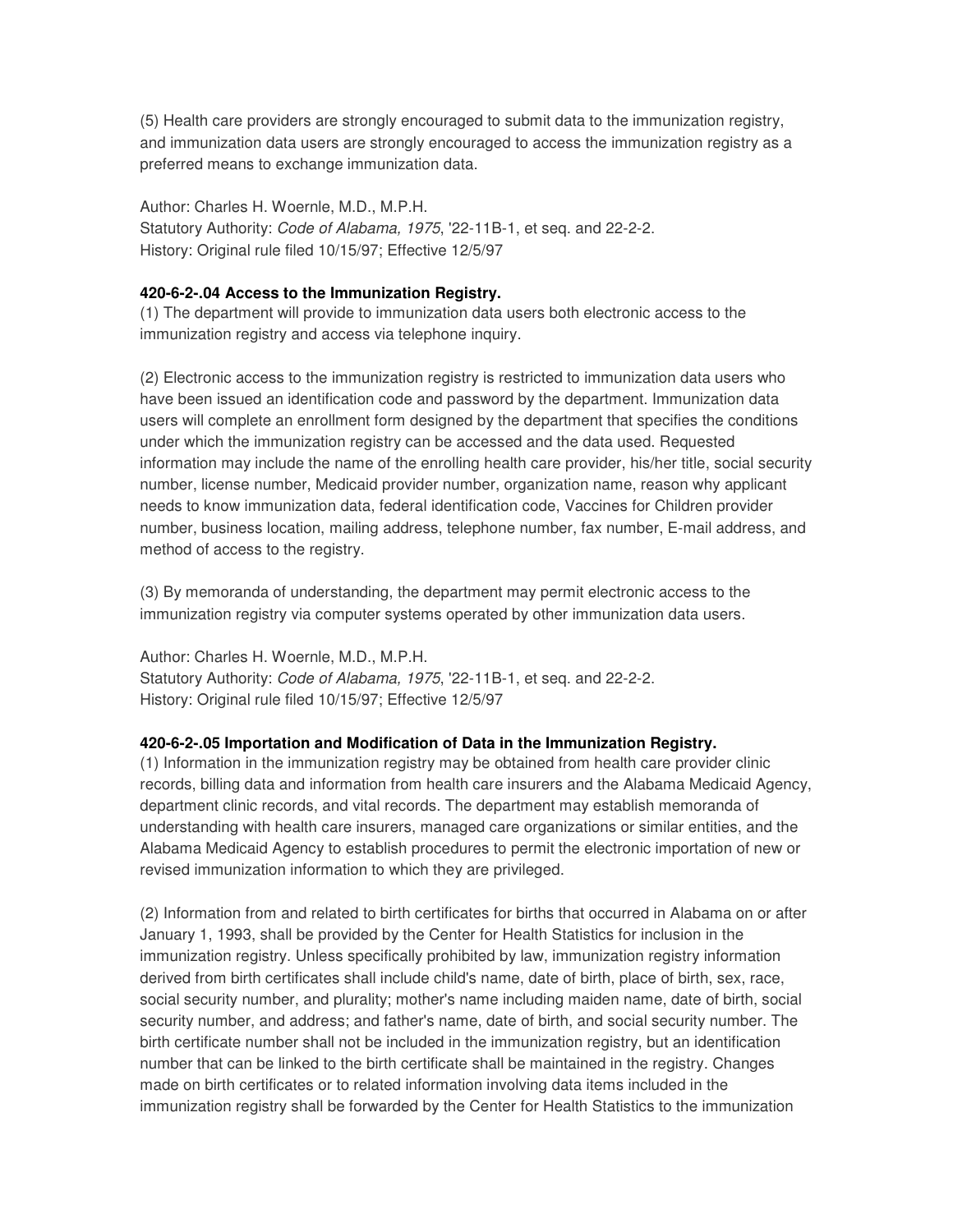registry to replace the original information from birth certificates. Any original birth certificate information or related data in the registry shall be replaced by the changed information. No record shall be kept in the immunization registry of the original information from the birth certificate, if that information has been changed on the birth certificate under Section 22-9A-12. Information originating from or related to birth certificates contained in the immunization registry shall become immunization registry data subject to the laws and rules governing the immunization registry. Other information from or related to birth certificates not included in the immunization registry may be used to assess immunization levels or to promote proper immunization of individuals identified in the registry, but that information shall not become part of the immunization registry. The Center for Health Statistics shall also report to the immunization registry those individuals born on or after January 1, 1993, who have died in Alabama, and the fact of death shall be recorded in the immunization registry.

(3) Immunization data can only be modified by the health care provider who administered that dose(s). Immunization data users are encouraged to submit revised identifying and locating data as they are learned. The department will establish procedures whereby data in the immunization registry can be changed. Changes must be based on documents in the possession of the health care provider. The department will have the right to validate changes made to records. All changes to immunization records will be electronically archived and indicate the date and the health care provider submitting the changes.

Author: Charles H. Woernle, M.D., M.P.H. Statutory Authority: *Code of Alabama, 1975*, '22-11B-1, et seq. and 22-2-2. History: Original rule filed 10/15/97; Effective 12/5/97

#### **420-6-2-.06 Permitted Uses of the Immunization Registry.**

(1) Uses of the immunization registry include facilitating the exchange of immunization data; helping to remind individuals, their parents/legal guardians or health care providers that they are due or overdue an immunization; and determining the proportion of a group of children that is appropriately immunized by health care provider, geographic area, or other entity.

(2) Immunization data users may either browse search based on submitted criteria that return a list of individuals in the immunization registry or uniquely select an individual and list his/her immunization data.

(3) Data in the immunization registry may be used to issue the Alabama Certificate of Immunization, which may be computer generated if departmental specifications are met.

(4) The Alabama Medicaid Agency, health care insurers, managed care organizations, and similar entities may utilize information in the registry to evaluate the extent individuals under their care are appropriately immunized.

(5) The department may conduct surveys to identify children and geographic areas that represent underserved areas of need. Researchers may submit proposals to receive immunization registry data, but such provided data shall not identify individual patients, health care providers, or health care insurers. Data may be provided in the form of paper reports and summaries or electronic